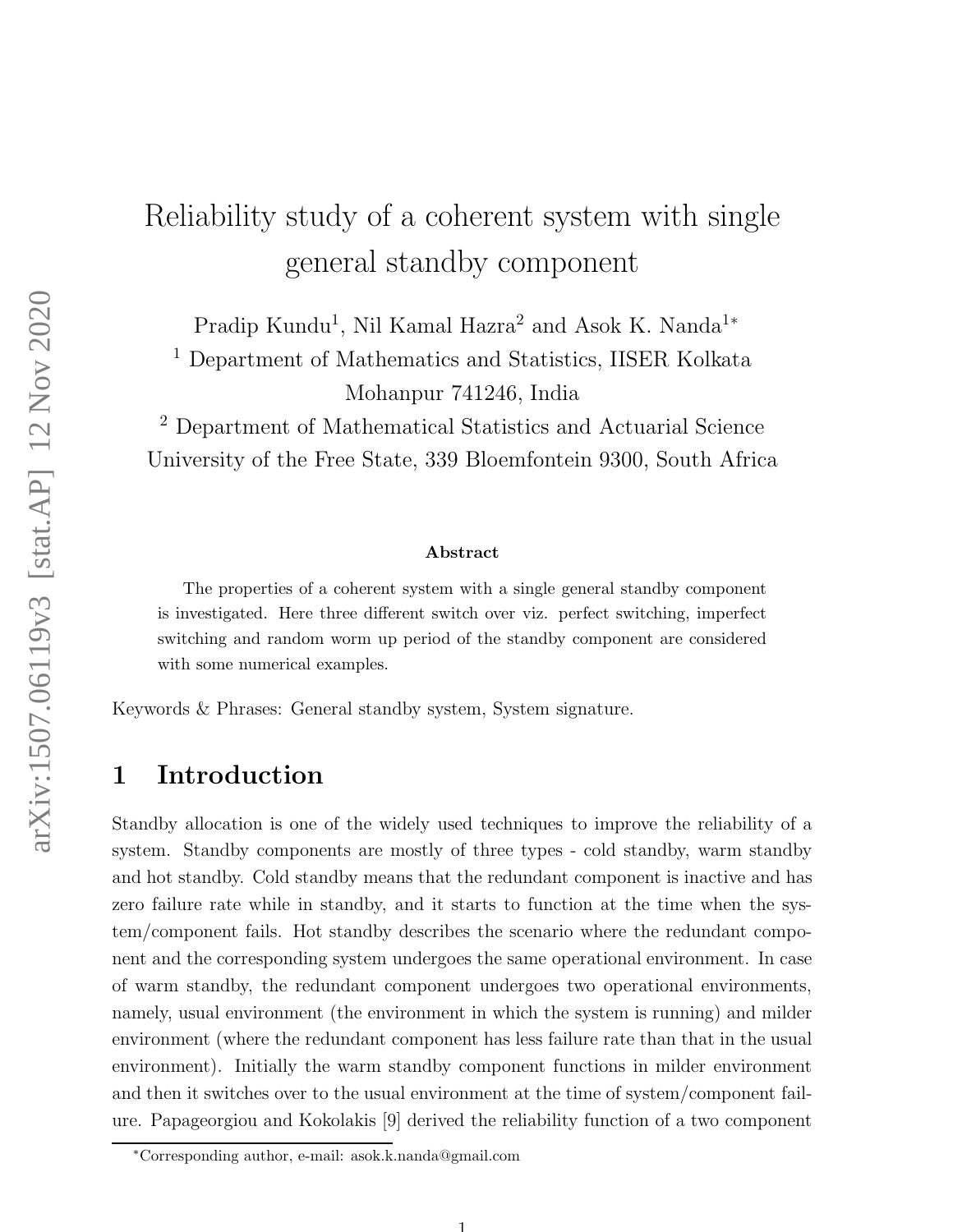parallel system with  $(n-2)$  warm standby components, where two units start their operation simultaneously and any one of them is replaced instantaneously upon its failure by one of the  $(n-2)$  warm standbys. Cha et al. [1] introduced a general standby model for a single-component system with a single standby component, and derived system performance measures. The cold and the hot standby models are derived as special cases of the general standby model. Li et al. [12, 13] investigated some general standby systems and derived some stochastic comparison results on the lifetimes of the systems. Hazra and Nanda [6] discussed some standby models with one and two general standby components, and compared some different series and parallel systems corresponding to the models with respect to the usual stochastic and the stochastic precedence orders. Eryilmaz [2] derived reliability function of a coherent system equipped with a cold standby component such that the coherent system may fail at the time of the first component failure. Recently Franko et al. [5] generalized this case by considering that the coherent system may fail at the time of sth component failure so that the standby component may be put into operation actively at the time of s-th component failure. In case of warm standby redundancy, Eryilmaz [3] investigated the reliability properties of  $k$ -out-of-n system equipped with a single warm standby component.

In this paper, we investigate the reliability properties of a coherent system equipped with a general standby component. It is to be mentioned here that the general standby studied in this paper has three different states. To be more specific, the standby component starts to work in cold state, it is switched over to warm state (from cold state) after a specified time  $u \geq 0$  and put into operation in active state in usual environment at the time of sth component failure which might cause the system to fail. Switching from cold state to warm state of the standby component takes place after a specified time  $u > 0$  only if it is known a priori that sth component failure does not occur before time  $u > 0$ ; otherwise, u must be zero, i.e., standby component starts to work in warm state from the beginning. We also consider the perfectness of the switching from one state to another state of the standby component.

The rest of the paper is organized as follows. Section 2 discusses briefly general standby model and representation of survival function of a coherent system using system signature. In Section 3, we obtain reliability of a coherent system equipped with a single general standby component in different switch over cases, namely perfect switching case, imperfect switching case and the case with random warm-up period. Numerical example is presented in this section. Finally the paper is concluded in Section 4.

For two random variables X and Y,  $X =^{st} Y$  means that X and Y have the same distribution.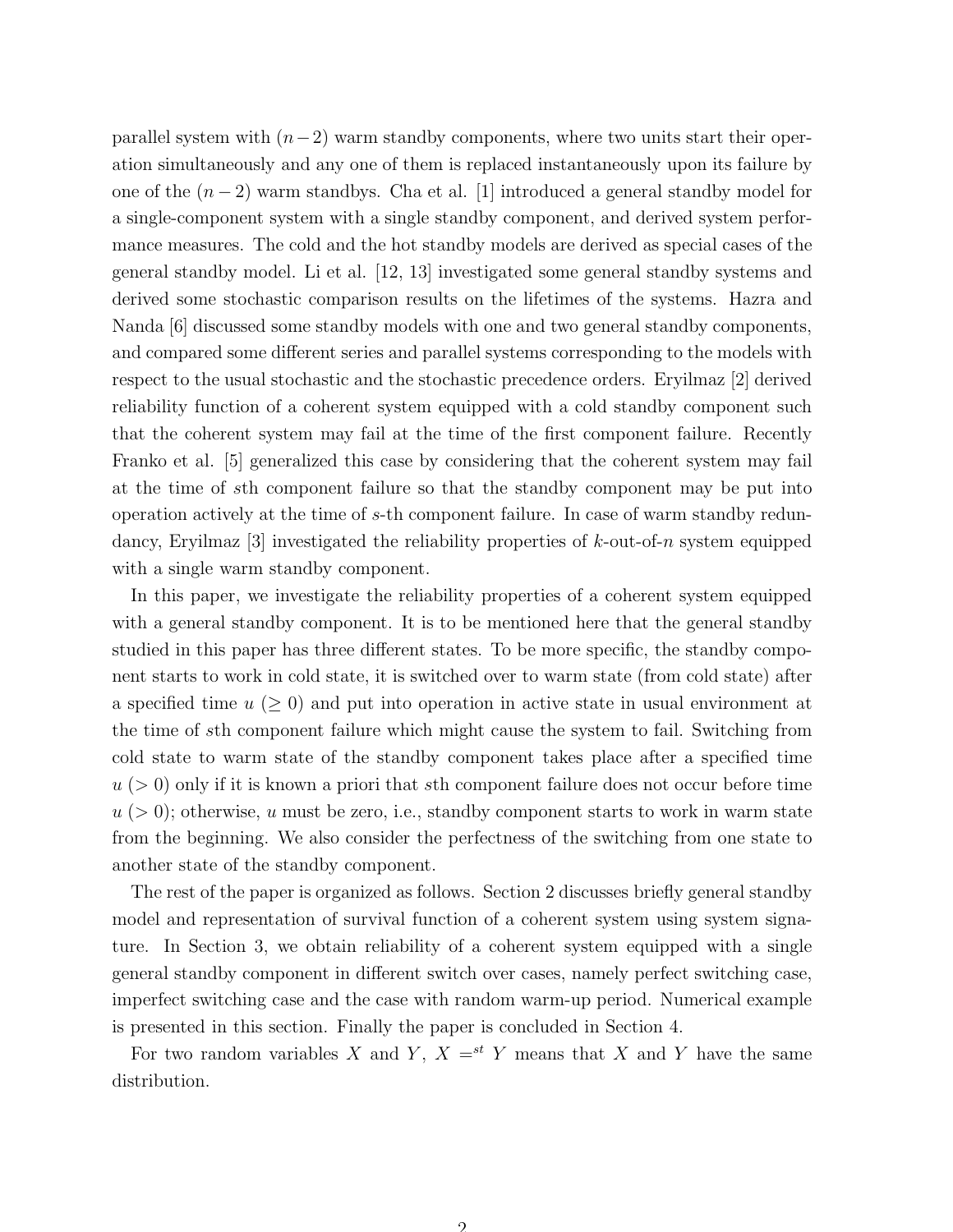### 2 General standby model

The concept of accelerated life tests and that of virtual age (see also Kijima [7], Finkelstein [4]) have been used by Cha et al. [1] for modeling general standby system in case of a single active component system. Let  $X$  be the lifetime of an active component with cumulative distribution function (c.d.f.)  $F(\cdot)$  and let Y be the lifetime of a standby component in the usual environment with c.d.f.  $G(\cdot)$ . Further, let X and Y be independent. Write  $\bar{F}(\cdot) = 1 - F(\cdot)$  and  $\bar{G}(\cdot) = 1 - G(\cdot)$ . For the standby unit in warm state, the component operates in an environment which is milder than the usual level of environment. Thus, the lifetime of the standby component in warm state will have the c.d.f.  $G(\gamma(\cdot))$ where  $\gamma(\cdot)$  is a non-decreasing function satisfying  $\gamma(t) \leq t$ , for all  $t \geq 0$  with  $\gamma(0) = 0$ . Now, suppose that the standby unit has worked during  $(0, t]$  without failure in a warm state, and is activated under usual environment at time t. Then the virtual age  $\omega(t)$  of the standby component is non-decreasing satisfying  $\omega(t) \leq t$ , for all  $t \geq 0$  and  $\omega(0) = 0$ . Let  $Y^*$  denote the remaining lifetime of the standby component after the failure of the active unit at time  $X = x$ . Then (cf. Cha et al. [1])

$$
P\{Y^* > t, I = 1 \mid X = x\} = \frac{\bar{G}(\omega(x) + t)}{\bar{G}(\omega(x))}\bar{G}(\gamma(x))
$$

and the survival function of the standby system is

$$
R(t) = \bar{F}(t) + \int_0^t \frac{\bar{G}(\omega(x) + t - x)}{\bar{G}(\omega(x))} \bar{G}(\gamma(x)) dF(x), \qquad (2.1)
$$

where  $\{I = 1\}$  indicates that the standby component survives at least up to the failure time of the active component. The cold and the hot standby models can be derived as special cases by substituting  $\gamma(t) = \omega(t) = 0$  and  $\gamma(t) = \omega(t) = t$ , respectively.

In the above discussion, the standby component starts to work in warm state at the beginning. However, for a general standby component, it can be assumed that the main (active) component starts to work in active state, and the standby component starts to work in cold state, and is switched over to warm state after a pre-specified time u up to which the active component certainly does not fail. In this case, if the standby unit operates during  $(u, x]$  without failure in warm state, then obviously the virtual age at time x would be  $\omega(x - u)$ . Now to survive the system up to time t, the following cases may arise. The active component survives up to time t, or fails in  $(u, t]$  and the standby component survives for the remaining time. Clearly, if  $t \leq u$ , then the reliability of the system is  $\bar{F}(t)$ ; otherwise (cf. Yun and Cha [14]),

$$
R(t) = \bar{F}(t) + \int_u^t \frac{\bar{G}(\omega(x-u) + t - x)}{\bar{G}(\omega(x-u))} \bar{G}(\gamma(x-u))dF(x).
$$
 (2.2)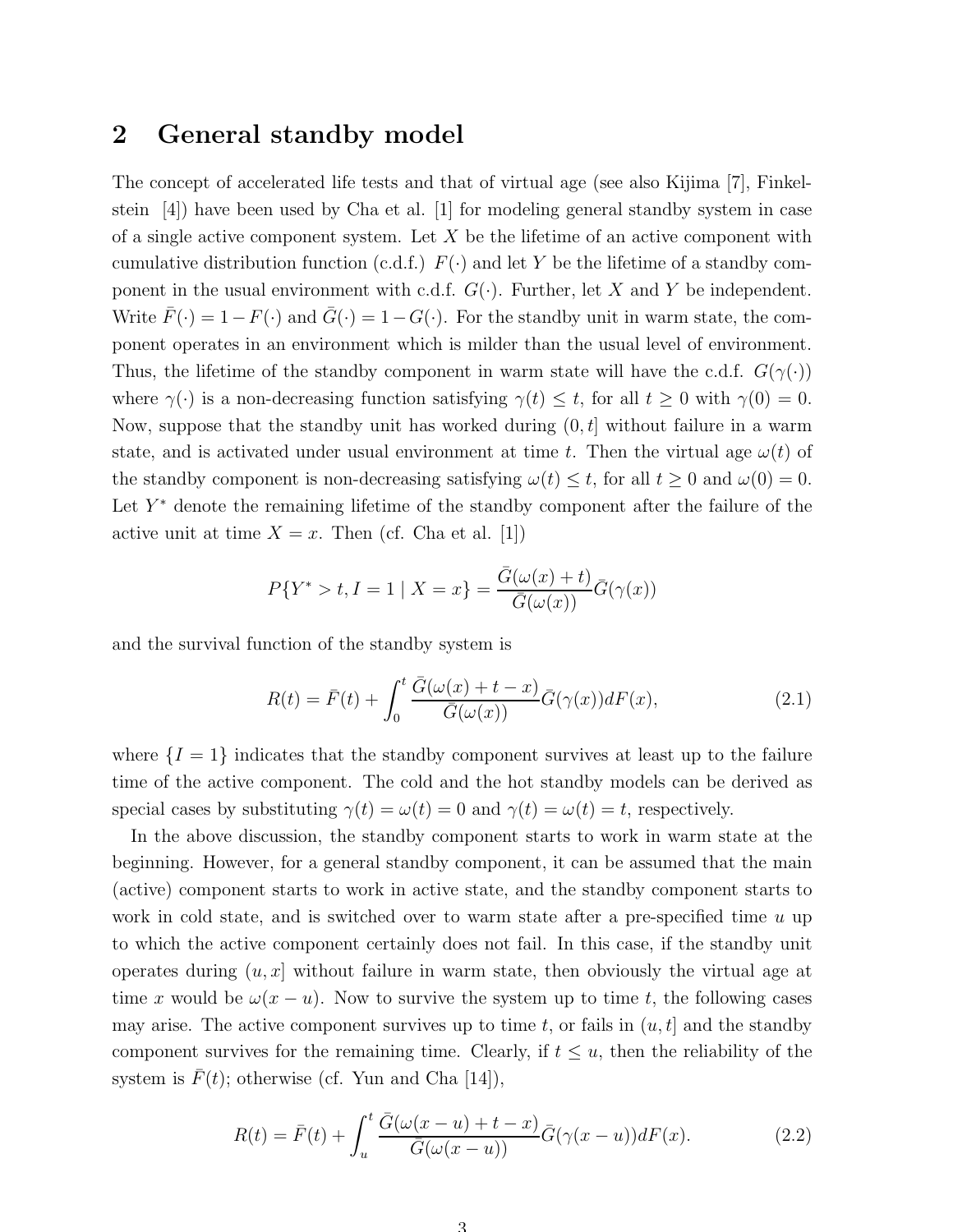### 3 Main results

Let T denote the lifetime of a binary coherent system without a standby and let  $T^{gs}$ denote the lifetime of the same system with a general standby component whose lifetime is Y. Suppose F is the common absolutely continuous c.d.f. of  $X_1, X_2, \ldots, X_n$  having probability density function  $(p.d.f.)$  f, and G is the absolutely continuous c.d.f. of Y having p.d.f. g, where  $X_i$  denoteS the lifetime of the *i*th component,  $i = 1, 2, \ldots, n$ . Here, Y and  $X_1, X_2, \ldots, X_n$  are independent. Eryilmaz [3] studied the reliability properties of the k-out-of-n system with a single warm standby component. Franko et al.  $[5]$ studied coherent systems equipped with a cold standby component which may be put into operation at the time of the sth component failure,  $s = k_{\phi}, k_{\phi} + 1, \ldots, z_{\phi} + 1$ , where  $k_{\phi}$  is the minimum number of failed components that causes the system failure whereas  $z_{\phi}$  is the maximum number of failed components with which the system can still operate. In this paper, we consider coherent system equipped with a general standby component which may start to work in cold state, and is switched over to warm state after a specified time  $u(\geq 0)$ ; after that it may be put to work actively in the usual environment at the time of the sth component failure which may cause the system failure. It is clear that the standby component operated under warm standby state may be put to work in the usual environment if the system has a positive probability of failure at the time of the sth component failure. This means that  $P\{T = X_{s:n}\} > 0$ , for  $s = k_{\phi}, k_{\phi} + 1, \ldots, z_{\phi} + 1$ .

Now, after putting the warm standby component into operation in the usual environment at the time when the system fails upon the failure of the sth component, the remaining lifetime of the system consisting of  $(s - 1)$  failed components  $(0's)$ , a standby component, and  $(n - s)$  working components, can be represented as

$$
\phi_s(0_{B_1}, 0_{B_2}, \ldots, 0_{B_{s-1}}, Y_{V_s}^{(u,s)}, X_{R_1}^{(s)}, X_{R_2}^{(s)}, \ldots, X_{R_{n-s}}^{(s)}),
$$

where  $V<sub>s</sub>$  is the discrete random variable representing the index of the standby component indicating that it is put into operation from warm state to active state when sth component fails,  $Y_{V_s}^{(u,s)}$  $V_s^{(u,s)}$  is the remaining lifetime of the general standby component after failure of the sth component (where  $u$  indicates the time after which the standby component starts to work in warm state),  $B_i \in \{1, 2, ..., n\}$ ,  $i = 1, 2, ..., s-1$  and  $R_j \in \{1, 2, ..., n\}$ ,  $j = 1, 2, \ldots, n-s$  are the discrete random variables representing respectively the index of the ith failed component and the jth surviving component at the time of sth component failure, and consequently  $X_l^{(s)}$  $\ell_l^{(s)}$  represents the remaining lifetime of the *l*<sup>th</sup> component after failure of the sth component, i.e.,  $X_l^{(s)} = st (X_l - X_{s:n} | X_l > X_{s:n}), 1 \le l \le n - s$ ,  $X_{s:n}$  is the sth order statistic from  $X_1, X_2, \ldots, X_n$ . It is to be noted that  $V_s = c$  if and only if  $(X_c = X_{s:n} | T = X_{s:n}), c = 1, 2, ..., n$ . The reliability properties of the remaining lifetime of the system is computed based on  $(n-s+1)$  functioning components (including the standby component). Note that, here only the places of the  $(s-1)$  failed components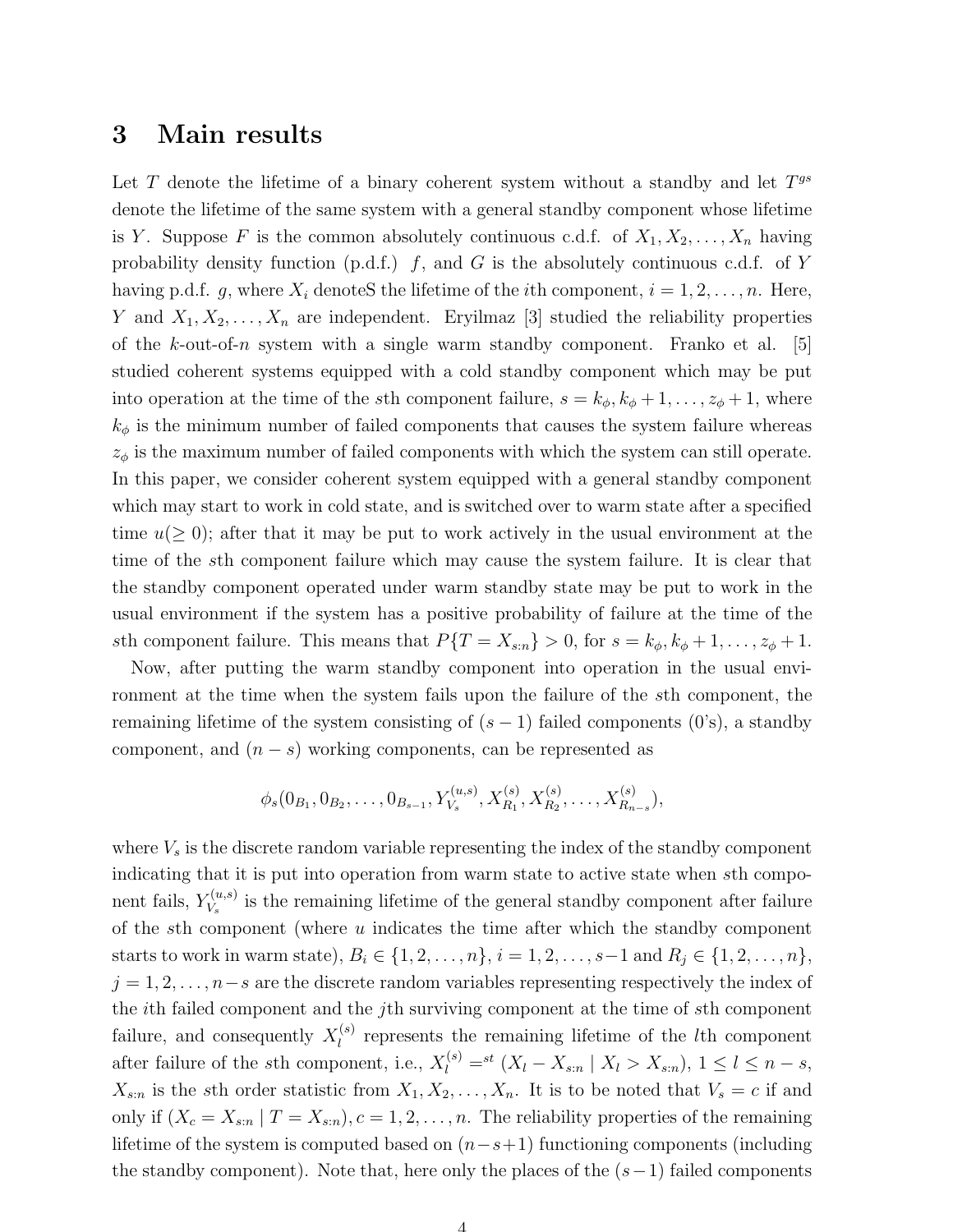are taken into consideration in the structure function, and not their lifetimes (as they have already failed).

Our main goal is to investigate the reliability characteristics of  $T<sup>gs</sup>$  which is the lifetime of the system with general standby component, i.e.,

$$
T^{gs} = T + \sum_{s=k_{\phi}}^{z_{\phi}+1} \phi_s(0_{B_1}, 0_{B_2}, \dots, 0_{B_{s-1}}, Y_{V_s}^{(u,s)}, X_{R_1}^{(s)}, X_{R_2}^{(s)}, \dots, X_{R_{n-s}}^{(s)}).
$$

The following proposition will be used to calculate the survival functions of the system with a general standby.

**Proposition 3.1** For  $t \ge x \ge u \ge 0$  and  $s = k_{\phi}, k_{\phi} + 1, \ldots, z_{\phi} + 1$ ,

$$
P\{\phi_s(0_{b_1}, 0_{b_2}, \dots, 0_{b_{s-1}}, Y_c^{(u,s)}, X_{r_1}^{(s)}, X_{r_2}^{(s)}, \dots, X_{r_{n-s}}^{(s)}) > t \mid X_{s:n} = x\}
$$
  
= 
$$
\frac{\bar{G}(\gamma(x-u))}{\bar{G}(\omega(x-u))\bar{F}^{n-s}(x)} \int \cdots \int_{\phi_s(0_{b_1}, 0_{b_2}, \dots, 0_{b_{s-1}}, y+u, x_{r_1}, x_{r_2}, \dots, x_{r_{n-s}}) > t} g(\omega(x-u) + y + u)
$$
  

$$
\prod_{m=1}^{n-s} f(x_{r_m} + x) dx_{r_1} dx_{r_2} \dots dx_{r_{n-s}} dy.
$$

**Proof:** Because Y and  $X_1, X_2, \ldots, X_n$  are independent,

$$
P\{\phi_s(0_{b_1}, 0_{b_2}, \dots, 0_{b_{s-1}}, Y_c^{(u,s)}, X_{r_1}^{(s)}, X_{r_2}^{(s)}, \dots, X_{r_{n-s}}^{(s)}) > t \mid X_{s:n} = x\}
$$
  
= 
$$
\int \cdots \int_{\phi_s(0_{b_1}, 0_{b_2}, \dots, 0_{b_{s-1}}, y+u, x_{r_1}, x_{r_2}, \dots, x_{r_{n-s}}) > t} g(y+u \mid X_{s:n} = x) \times
$$
  

$$
f_J(x_{r_1}, x_{r_2}, \dots, x_{r_{n-s}} \mid X_{s:n} = x) dx_{r_1} dx_{r_2} \dots dx_{r_{n-s}} dy,
$$

where  $f_J$  denotes the joint p.d.f. of  $X_{r_1}^{(s)}, X_{r_2}^{(s)}, \ldots, X_{r_{n-s}}^{(s)}$  given that  $X_{s:n} = x$ . Note that

$$
f_J(x_{r_1}, x_{r_2}, \ldots, x_{r_{n-s}} \mid X_{s:n} = x) = \frac{1}{\bar{F}^{n-s}(x)} \prod_{m=1}^{n-s} f(x_{r_m} + x),
$$

since the random variables  $X_{r_1}^{(s)}, X_{r_2}^{(s)}, \ldots, X_{r_{n-s}}^{(s)}$  are conditionally independent given that  $X_{s:n} = x$ , and

$$
P\{X_{r_1}^{(s)} > x_{r_1}, X_{r_2}^{(s)} > x_{r_2}, \dots, X_{r_{n-s}}^{(s)} > x_{r_{n-s}} \mid X_{s:n} = x\} = \prod_{m=1}^{n-s} \frac{\bar{F}(x_{r_m} + x)}{\bar{F}(x)}.
$$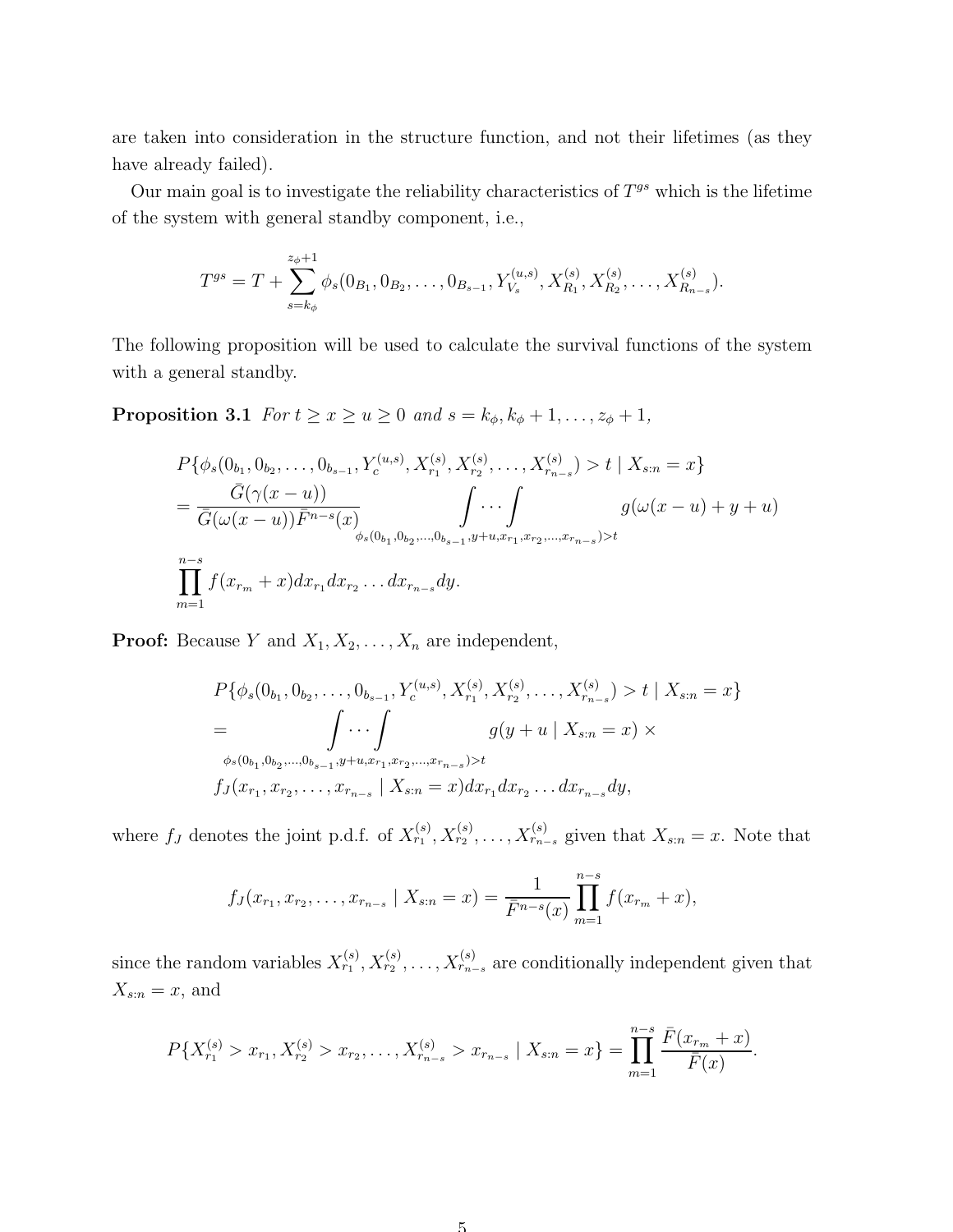Also

$$
G(y+u \mid X_{s:n} = x) = 1 - P\{Y_c^{(u,s)} > y+u \mid X_{s:n} = x\}
$$
  
= 
$$
1 - \frac{\bar{G}(\omega(x-u) + y+u)}{\bar{G}(\omega(x-u))}\bar{G}(\gamma(x-u)).
$$

Now the result follows after simplification.  $\Box$ 

#### 3.1 Reliability of a coherent system with perfect switching

Consider a coherent system having n components and one general standby component. Initially, *n* components start working in active state and the standby component starts to work in cold state. As we have mentioned earlier, the standby component is switched over to the warm state (from the cold state) after a specified time  $u \ (\geq 0)$  up to which the system certainly does not fail, and it starts to work in active state in the usual environment at the time of sth component failure which may cause the system failure. Obviously, for  $u = 0$ , the system becomes a coherent system equipped with a warm standby component. Here we assume that, for the standby component, switching from cold state to warm state and from warm state to active state are perfect, i.e., the standby component does not fail at the time of switch over from one state to another, and that it is instantaneous. The reliability of such a system is given by the following theorem. Before going to the theorem, we briefly discuss the representation of survival function of a coherent system using system signature. Let  $T$  denote the lifetime of a coherent system consisting of *n* components having lifetimes  $X_1, X_2, \ldots, X_n$ . If  $X_i$ 's are independent and have common distribution, then the survival function can be given by

$$
P\{T > t\} = \sum_{i=1}^{n} p_i P\{X_{i:n} > t\},\
$$

where  $p_i = P\{T = X_{i:n}\}\$ is the probability that the *i*th component failure causes the system to fail. The *n*-dimensional probability vector  $\mathbf{p} = (p_1, p_2, \dots, p_n)$  is called system signature (cf. Kocher et al. [8], Samaniego ([10],[11])).

Let  $\mathbf{B}_{s,c}$  represent the discrete multivariate random variable representing the indices of the failed component given that  $V_s = c$ ;  $s, c \in \{1, 2, \ldots, n\}$ , i.e.,  $\mathbf{B}_{s,c} = (B_1 = b_1, B_2 =$  $b_2, \ldots B_{s-1} = b_{s-1} \mid V_s = c$  if and only if  $(0_{B_1} = 0_{b_1}, 0_{B_2} = 0_{b_2}, \ldots, 0_{B_{s-1}} = 0_{b_{s-1}} \mid$  $X_c = X_{s:n}, T = X_{s:n}$ , where  $B_i \in \{1, 2, ..., n\}, i = 1, 2, ..., s-1$ , is the discrete random variable representing the index of the ith component failure. The following theorem gives the reliability function of a coherent system with a general standby component in case of perfect switching. The calculation has been illustrated in Example 3.1.

**Theorem 3.1** Let  $p$  be the signature vector of a coherent system which is equipped with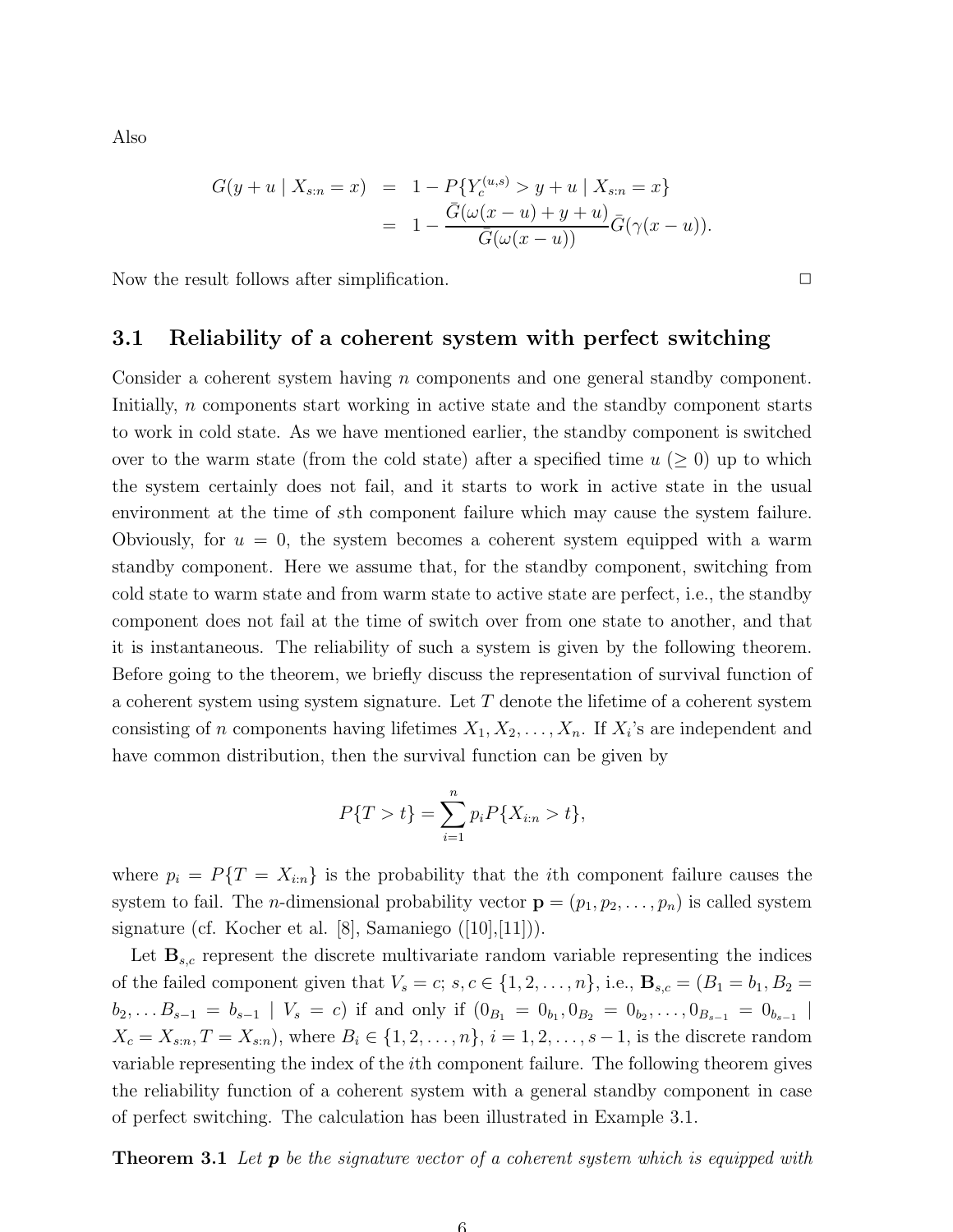a general standby component. Then, for  $t > u$ ,

$$
P\{T^{gs} > t\} = \sum_{s=k_{\phi}}^{z_{\phi}+1} (p_s P\{X_{s:n} > t\} + p_s \sum_{c=1}^n P\{V_s = c\} \sum_{1 \le b_1 < \ldots < b_{s-1} \le n} P\{B_{s,c} = (b_1, \ldots, b_{s-1})\})
$$
  
 
$$
\times \int_u^t P\{\phi_s(0_{b_1}, 0_{b_2}, \ldots, 0_{b_{s-1}}, Y_c^{(u,s)}, X_{r_1}^{(s)}, X_{r_2}^{(s)}, \ldots, X_{r_{n-s}}^{(s)}) > t - x \mid X_{s:n} = x\} dF_{s:n}(x)).
$$

**Proof:** To derive the system reliability the following cases may arise in which the system survives at time  $t > u$ . Under the condition  $P\{T = X_{s:n}\} > 0$ , for  $s = k_{\phi}, k_{\phi} + 1, \ldots, z_{\phi} +$ 1, any coherent system operating with  $n$  active components may fail at the time of  $s$ th component failure. If the system failure occurs due to the sth component failure in  $(u, t]$ , then the warm standby component is switched over to usual environment. Thus, the survival function of the system can be written as

$$
P\{T^{gs} > t\} = P\{T + \phi_{k_{\phi}}(0_{B_{1}}, 0_{B_{2}}, \ldots, 0_{B_{k_{\phi}-1}}, Y_{V_{k_{\phi}}}^{(u, k_{\phi})}, X_{R_{1}}^{(k_{\phi})}, X_{R_{2}}^{(k_{\phi})}, \ldots, X_{R_{n-k_{\phi}}}^{(k_{\phi})}) > t, T = X_{k_{\phi}:n}\}
$$
  
+
$$
P\{T + \phi_{k_{\phi}+1}(0_{B_{1}}, 0_{B_{2}}, \ldots, 0_{B_{k_{\phi}}}, Y_{V_{k_{\phi}+1}}^{(u, k_{\phi}+1)}, X_{R_{1}}^{(k_{\phi}+1)}, X_{R_{2}}^{(k_{\phi}+1)}, \ldots, X_{R_{n-k_{\phi}-1}}^{(k_{\phi}+1)}) > t, T = X_{k_{\phi}+1:n}\} + \ldots
$$
  
+
$$
P\{T + \phi_{z_{\phi}+1}(0_{B_{1}}, 0_{B_{2}}, \ldots, 0_{B_{z_{\phi}}}, Y_{V_{z_{\phi}+1}}^{(u, k_{\phi}+1)}, X_{R_{1}}^{(z_{\phi}+1)}, \ldots, X_{R_{n-k_{\phi}-1}}^{(z_{\phi}+1)}) > t, T = X_{z_{\phi}+1:n}\}
$$
  
+
$$
P\{T > t, T > X_{z_{\phi}+1:n}\}.
$$
  
= 
$$
p_{k_{\phi}}P\{T + \phi_{k_{\phi}}(0_{B_{1}}, 0_{B_{2}}, \ldots, 0_{B_{k_{\phi}-1}}, Y_{V_{k_{\phi}}}^{(u, k_{\phi})}, X_{R_{1}}^{(k_{\phi})}, X_{R_{2}}^{(k_{\phi})}, \ldots, X_{R_{n-k_{\phi}}}}^{(k_{\phi})}) > t | T = X_{k_{\phi}:n}\} + p_{k_{\phi}+1}
$$
  

$$
P\{T + \phi_{k_{\phi}+1}(0_{B_{1}}, 0_{B_{2}}, \ldots, 0_{B_{k_{\phi}}}, Y_{V_{k_{\phi}+1}}^{(u, k_{\phi}+1)}, X_{R_{1}}^{(k_{\phi}+1)}, \ldots, X_{R_{n-k_{\phi}-1}}^{(k_{\phi}+1)}) > t | T = X_{k_{\phi}+1:n}\} +
$$

since  $P\{T > t, T > X_{z_{\phi}+1:n}\} = 0$ . Now, write  $\mathbf{0}_B$  as the event that  $(0_{B_1} = 0_{b_1}, \ldots, 0_{B_{s-1}} =$  $0_{b_{s-1}}$ ). Then, for  $s = k_{\phi}, k_{\phi} + 1, \ldots, z_{\phi} + 1$  and  $t > u(\geq 0)$ , we have

$$
P\{T + \phi_s(0_{B_1}, 0_{B_2}, \dots, 0_{B_{s-1}}, Y_{V_s}^{(u,s)}, X_{R_1}^{(s)}, X_{R_2}^{(s)}, \dots, X_{R_{n-s}}^{(s)}) > t | T = X_{s:n}\}
$$
\n
$$
= \sum_{c=1}^n \frac{P\{X_c + \phi_s(0_{B_1}, 0_{B_2}, \dots, 0_{B_{s-1}}, Y_c^{(u,s)}, X_{R_1}^{(s)}, X_{R_2}^{(s)}, \dots, X_{R_{n-s}}^{(s)}) > t, X_{s:n} = X_c, T = X_{s:n}\}}{P\{T = X_{s:n}\}}
$$
\n
$$
= \sum_{c=1}^n P\{X_c + \phi_s(0_{B_1}, 0_{B_2}, \dots, 0_{B_{s-1}}, Y_c^{(u,s)}, X_{R_1}^{(s)}, X_{R_2}^{(s)}, \dots, X_{R_{n-s}}^{(s)}) > t | X_{s:n} = X_c, T = X_{s:n}\}
$$
\n
$$
\times P\{X_{s:n} = X_c | T = X_{s:n}\}
$$
\n
$$
= (P\{X_{s:n} = X_c, T = X_{s:n}\})^{-1} \left[ \sum_{c=1}^n P\{V_s = c\} \sum_{1 \le b_1 < \dots < b_{s-1} \le n} P\{0_B, X_{s:n} = X_c, T = X_{s:n}\} \times P\{X_c + \phi_s(0_{b_1}, 0_{b_2}, \dots, 0_{b_{s-1}}, Y_c^{(u,s)}, X_{r_1}^{(s)}, X_{r_2}^{(s)}, \dots, X_{r_{n-s}}^{(s)}) > t | 0_B, X_{s:n} = X_c, T = X_{s:n}\}
$$
\n
$$
= \sum_{c=1}^n P\{V_s = c\} \sum_{1 \le b_1 < \dots < b_{s-1} \le n} P\{0_B | X_{s:n} = X_c, T = X_{s:n}\}
$$
\n
$$
\times P\{X_c + \phi_s(0_{b_1}, 0_{b_2}, \dots, 0_{b_{s-1}}, Y_c^{(u,s)}, X_{r_1}^{(s)}, X_{r_2}^{(s)}, \dots, X_{r_{n-s}}^{(s)}) > t | 0_B, X_{s:n} = X_c, T = X_{s:n}\}
$$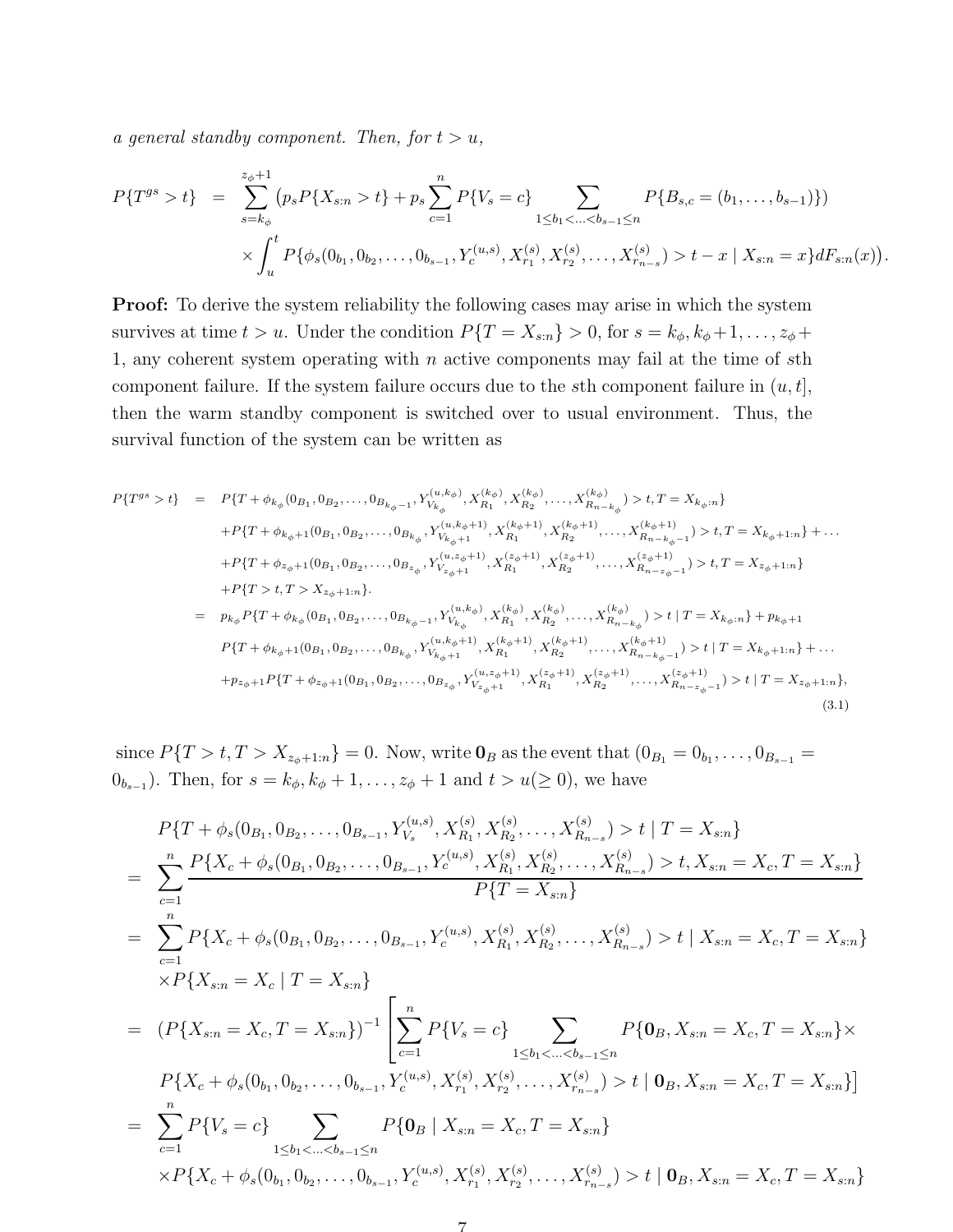$$
= \sum_{c=1}^{n} P\{V_s = c\} \sum_{1 \le b_1 < \dots < b_{s-1} \le n} P\{\mathbf{B}_{s,c} = (b_1, \dots, b_{s-1})\}
$$
  

$$
\times \int P\{\phi_s(0_{b_1}, 0_{b_2}, \dots, 0_{b_{s-1}}, Y_c^{(u,s)}, X_{r_1}^{(s)}, X_{r_2}^{(s)}, \dots, X_{r_{n-s}}^{(s)}) > t - x \mid X_{s:n} = x\} dF_{s:n}(x)
$$
  

$$
= \sum_{c=1}^{n} P\{V_s = c\} \sum_{1 \le b_1 < \dots < b_{s-1} \le n} P\{\mathbf{B}_{s,c} = (b_1, \dots, b_{s-1})\} \times \left[ \int_t^{\infty} dF_{s:n}(x) + \int_t^t P\{\phi_s(0_{b_1}, 0_{b_2}, \dots, 0_{b_{s-1}}, Y_c^{(u,s)}, X_{r_1}^{(s)}, X_{r_2}^{(s)}, \dots, X_{r_{n-s}}^{(s)}) > t - x \mid X_{s:n} = x\} dF_{s:n}(x) \right]
$$

$$
= P\{X_{s:n} > t\} + \sum_{c=1}^{n} P\{V_s = c\} \sum_{1 \le b_1 < \ldots < b_{s-1} \le n} P\{B_{s,c} = (b_1, \ldots, b_{s-1})\}
$$
  
 
$$
\times \int_{u}^{t} P\{\phi_s(0_{b_1}, 0_{b_2}, \ldots, 0_{b_{s-1}}, Y_c^{(u,s)}, X_{r_1}^{(s)}, X_{r_2}^{(s)}, \ldots, X_{r_{n-s}}^{(s)}) > t - x \mid X_{s:n} = x\} dF_{s:n}(x).
$$
(3.2)

Now using  $(3.2)$ , from  $(3.1)$  we have the required result.  $\Box$ Below we give the result corresponding to the coherent system with single warm standby component.

Corollary 3.1 If the standby component starts to work in the warm state at time zero, then we get the reliability function of a coherent system equipped with single warm standby component from Theorem 3.1 by taking  $u = 0$ .

**Corollary 3.2** Reliability function of a k-out-of-n system equipped with a general standby component is given by

$$
P\{T^{gs} > t\} = P\{X_{n-k+1:n} > t\} + \frac{\bar{F}^{k-1}(t)}{B(n-k+1,k)} \times \int_{u}^{t} \frac{\bar{G}(\omega(x-u) + t - x)}{\bar{G}(\omega(x-u))} \bar{G}(\gamma(x-u)) F^{n-k}(x) dF(x).
$$

**Proof:** For a k-out-of-n system, we have  $s = k_{\phi} = z_{\phi} + 1 = n - k + 1$ . Because the signature of a k-out-of-n system is the n-dimensional vector  $\mathbf{p} = (0, \ldots, 0, 1, 0, \ldots, 0)$ with 1 is in the  $(n - k + 1)$ th place, we have, from Theorem 3.1,

$$
P\{T^{gs} > t\} = P\{X_{n-k+1:n} > t\} +
$$
  

$$
\int_{u}^{t} P\{\phi_s(0_{b_1}, 0_{b_2}, \dots, 0_{b_{n-k}}, Y_{n-k+1}^{(u,s)}, X_{r_1}^{(s)}, X_{r_2}^{(s)}, \dots, X_{r_{k-1}}^{(s)}) > t - x \mid X_{n-k+1:n} = x\} dF_{n-k+1:n}(x),
$$

with  $s = n - k + 1$ . Now, from Proposition 3.1, we have

$$
P\{\phi_s(0_{b_1}, 0_{b_2}, \ldots, 0_{b_{n-k}}, Y_{n-k+1}^{(u,s)}, X_{r_1}^{(s)}, X_{r_2}^{(s)}, \ldots, X_{r_{k-1}}^{(s)}) > t - x \mid X_{n-k+1:n} = x\}
$$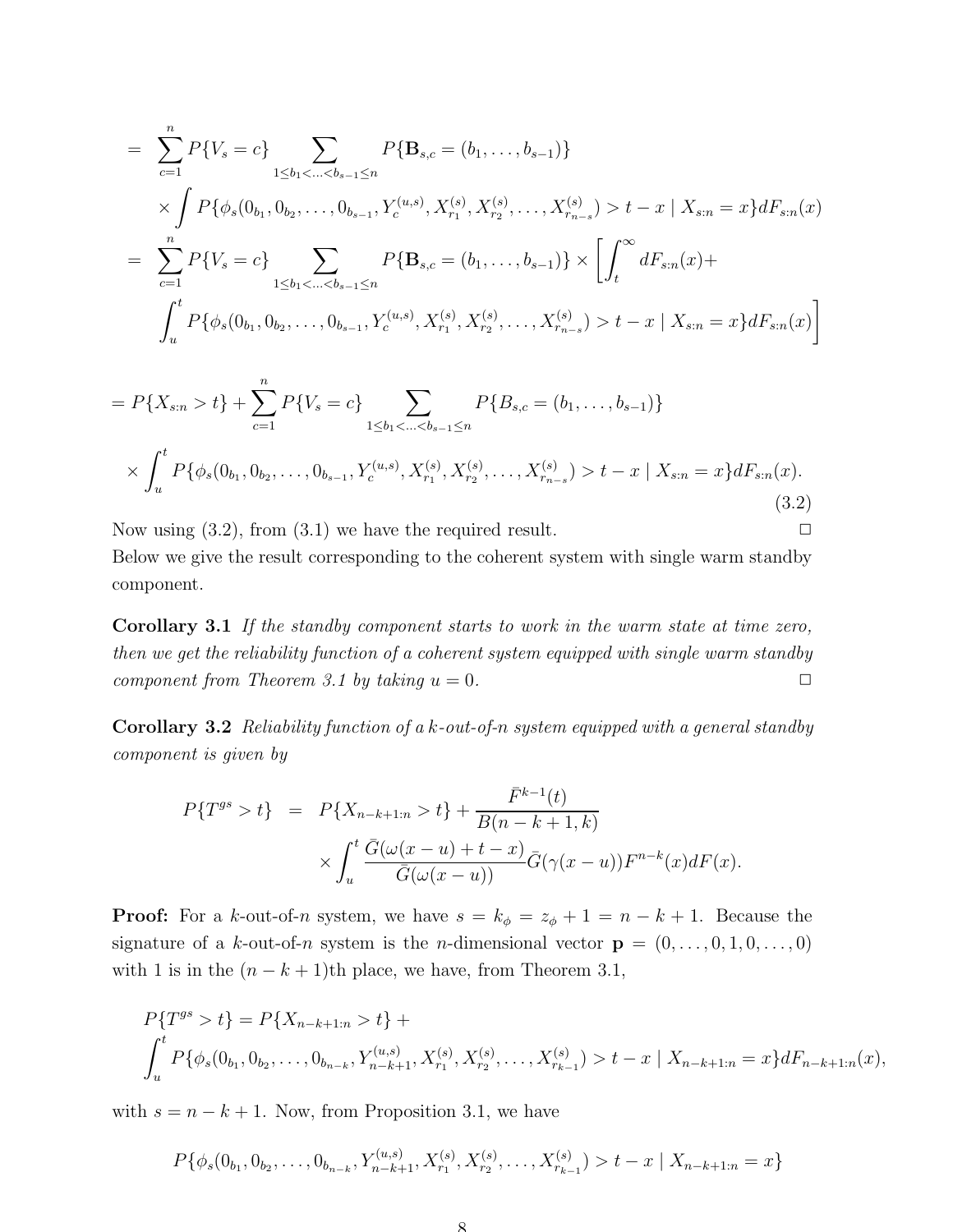$$
= \frac{\bar{G}(\gamma(x-u))}{\bar{G}(\omega(x-u))\bar{F}^{k-1}(x)} \times \int \cdots \int \limits_{\min(y+u,x_{r_1},x_{r_2},\dots,x_{r_{k-1}})>t-x} g(\omega(x-u)+y+u) \prod_{m=1}^{k-1} f(x_{r_m}+x) dx_{r_1} dx_{r_2} \dots dx_{r_{k-1}} dy
$$

$$
= \frac{\bar{G}(\gamma(x-u))}{\bar{G}(\omega(x-u))\bar{F}^{k-1}(x)} \bar{G}(\omega(x-u)+t-x) \bar{F}^{k-1}(t),
$$

so that

$$
P\{T^{gs} > t\} = P\{X_{n-k+1:n} > t\} +
$$
  
\n
$$
\bar{F}^{k-1}(t) \int_{u}^{t} \frac{\bar{G}(\omega(x-u) + t - x)}{\bar{G}(\omega(x-u))} \bar{G}(\gamma(x-u)) \frac{1}{\bar{F}^{k-1}(x)} dF_{n-k+1:n}(x)
$$
  
\n
$$
= P\{X_{n-k+1:n} > t\} + \frac{\bar{F}^{k-1}(t)}{B(n-k+1,k)}
$$
  
\n
$$
\int_{u}^{t} \frac{\bar{G}(\omega(x-u) + t - x)}{\bar{G}(\omega(x-u))} \bar{G}(\gamma(x-u)) F^{n-k}(x) dF(x), \qquad (3.3)
$$

where  $B(a, b) = \frac{\Gamma a \Gamma b}{\Gamma(a+b)}$ . Now, for  $u = 0$ , (3.3) gives the reliability function of a k-out-of-n system equipped with a warm standby component as shown in Eryilmaz [3].

**Remark 3.1** Taking  $n = k = 1$  in Corollary 3.2, we get the reliability of a single (active) component system with a general standby unit as given in  $(2.2)$ . In particular, for  $u = 0$ , we obtain  $(2.1)$ .

**Remark 3.2** By taking  $u = 0$  and  $\gamma(x) = \omega(x) = 0$  in Theorem 3.1, we obtain the reliability function of a coherent system equipped with a cold standby component given in Franko et al.  $[5]$ .

The result of Theorem 3.1 can also be represented as follows.

**Theorem 3.2** Let  $p$  be the signature vector of a coherent system equipped with a general standby component with lifetime distribution G. Then

$$
P\{T^{gs} > t\} = \sum_{s=k_{\phi}}^{z_{\phi}+1} (p_s P\{X_{s:n} > t\} + p_s \sum_{c=1}^n P\{V_s = c\} \sum_{1 \le b_1 < \ldots < b_{s-1} \le n} P\{B_{s,c} = (b_1, \ldots, b_{s-1})\}
$$
  

$$
\times \int_u^t \frac{\bar{G}(\omega(x-u) + t - x)}{\bar{G}(\omega(x-u))} \bar{G}(\gamma(x-u)) \left[ \sum_{k=1}^{n-s} p_k^{c,(b_1, \ldots, b_{s-1})} P\{X_{k:n-s}^{(s)} > t - x \mid X_{s:n} = x\}
$$
  

$$
+ p_{n-s+1}^{c,(b_1, \ldots, b_{s-1})} \right] dF_{s:n}(x),
$$

where  $\{p_k^{c,(b_1,...,b_{s-1})}\}$  $\{k, k, k=1, 2, \ldots, n-s+1\}$  represents the signature vector corresponding to the  $(n - s)$  surviving components and the standby component at place c with the understanding that when  $p_k^{c,(b_1,...,b_{s-1})}$  $\begin{cases} \mathcal{L}_{k}^{(0)}, \ldots, \mathcal{L}_{s-1}^{(0)}, \end{cases}$  is non-zero for at least one  $k \in \{1, 2, \ldots, n-s\},\$ then  $p_{n-s+1}^{c,(b_1,...,b_{s-1})}=0.$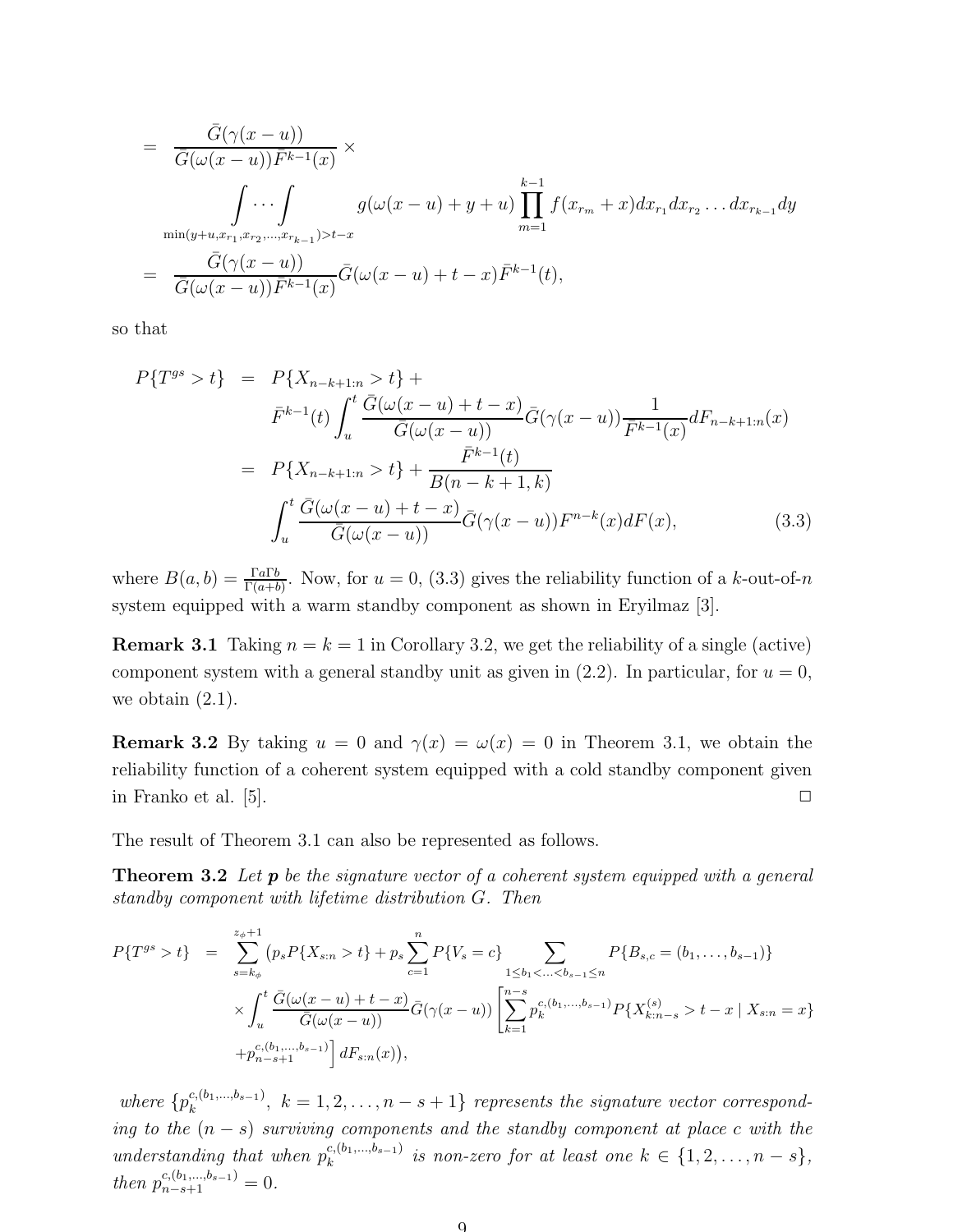**Proof:** Let the standby component switch over to the usual environment from the warm state at the time  $x \in [u, t]$ , for  $u \geq 0$ . Then the system may fail due to the failure of any of the  $(n - s)$  surviving components (other than the standby) or due to the failure of the standby component. Clearly, if  $p_{n-s+1}^{c,(b_1,...,b_{s-1})}$  is the probability that the system fails due to the failure of the standby component, then  $p_{n-s+1}^{c,(b_1,...,b_{s-1})}$  will be zero if and only if at least one of  $p_k^{c,(b_1,...,b_{s-1})}$  $(k_1, \ldots, k_{s-1}), k \in \{1, 2, \ldots, n-s\}$  is non-zero, otherwise  $p_{n-s+1}^{c,(b_1, \ldots, b_{s-1})}$  will be unity. Then, we have

$$
P\{\phi_s(0_{b_1}, 0_{b_2}, \dots, 0_{b_{s-1}}, Y_c^{(u,s)}, X_{r_1}^{(s)}, X_{r_2}^{(s)}, \dots, X_{r_{n-s}}^{(s)}) > t - x \mid X_{s:n} = x\}
$$
\n
$$
= P\{Y_c^{(u,s)} > t - x \mid X_{s:n} = x\} \sum_{k=1}^{n-s} p_k^{c,(b_1, \dots, b_{s-1})} P\{X_{k:n-s}^{(s)} > t - x \mid X_{s:n} = x\}
$$
\n
$$
+ p_{n-s+1}^{c,(b_1, \dots, b_{s-1})} P\{Y_c^{(u,s)} > t - x \mid X_{s:n} = x\}.
$$

Thus, the result follows from Theorem 3.1.  $\Box$ 

Below we consider an example to demonstrate the result of the theorems.

Example 3.1 Let us consider the following coherent system having lifetime

$$
T = \min(X_1, \max(X_2, X_3))
$$

formed by three independent components  $C_1$ ,  $C_2$ ,  $C_3$  with lifetimes  $X_1$ ,  $X_2$ ,  $X_3$ , respectively and a standby component Y which starts to work in cold state and switches over to warm state after a pre-specified time  $u \geq 0$ . The signature of this system is  $\mathbf{p} = (\frac{1}{3}, \frac{2}{3})$  $(\frac{2}{3}, 0),$ and  $k_{\phi} = z_{\phi} = 1$  so that  $s = 1$  or 2. It is to be noted that, for  $s = 1$ ,  $B_{1,1} = \phi$  (as there is no previously failed component) and  $P{V_1 = 1} = 1, P{V_1 = 2} = P{V_1 = 3} = 0.$ Now, from Proposition 3.1, we have

$$
P\{\phi_1(Y_1^{(u,1)}, X_2^{(1)}, X_3^{(1)}) > t - x \mid X_{1:3} = x\}
$$
\n
$$
= \frac{\bar{G}(\gamma(x-u))}{\bar{G}(\omega(x-u))(\bar{F}(x))^2} \iiint_{\min(y+u,\max(x_2,x_3)) > t - x} g(\omega(x-u) + y + u) f(x_2 + x) f(x_3 + x) dx_2 dx_3 dy
$$
\n
$$
= \frac{\bar{G}(\gamma(x-u))}{\bar{G}(\omega(x-u))(\bar{F}(x))^2} \bar{G}(\omega(x-u) + t - x) \big[ (\bar{F}(t))^2 + 2\bar{F}(t)(F(t) - F(x)) \big].
$$

For  $s = 2$ , previously failed component is either  $C_2$  or  $C_3$ . In this case  $P\{V_2 = 1\} = \frac{1}{2}$  $\frac{1}{2}$ ,  $P{V_2 = 2} = P{V_2 = 3} = \frac{1}{4}$  $\frac{1}{4}$  and  $P\{B_{2,2} = 3\} = P\{B_{2,3} = 2\} = 1$ . Now, from Proposition 3.1, we have

$$
P\{\phi_2(0_2, Y_1^{(u,2)}, X_3^{(2)}) > t - x \mid X_{2:3} = x\}
$$
  
= 
$$
\frac{\bar{G}(\gamma(x - u))}{\bar{G}(\omega(x - u))\bar{F}(x)} \iint_{\min(y + u, x_3) > t - x} g(\omega(x - u) + y + u) f(x_3 + x) dx_3 dy
$$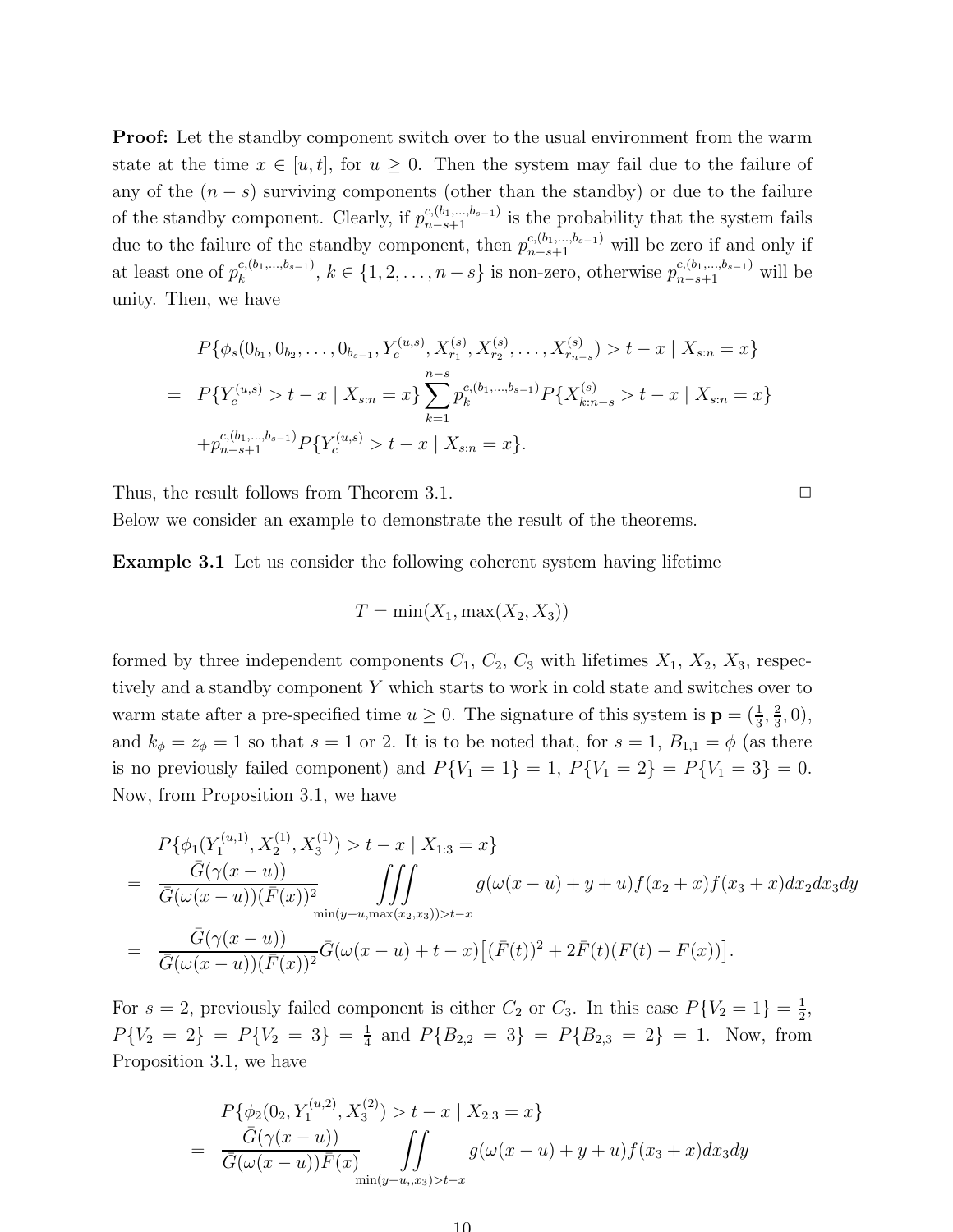

Figure 1: Reliability function of the system with and without standby in case of (i)  $u = 0$ and (ii)  $u = 0.5$ .

$$
= \frac{\bar{G}(\gamma(x-u))}{\bar{G}(\omega(x-u))\bar{F}(x)}\bar{G}(\omega(x-u)+t-x)\bar{F}(t). \tag{3.4}
$$

Because  $X_1, X_2$  and  $X_3$  are independent with common c.d.f.  $F$ , the expression for  $P\{\phi_2(0_2, Y_3^{(u,2)}, X_1^{(2)}) > t - x \mid X_{2:3} = x\}, P\{\phi_2(0_3, Y_1^{(u,2)}, X_2^{(2)}) > t - x \mid X_{2:3} = x\}, \text{ and}$  $P\{\phi_2(0_3, Y_2^{(u,2)}, X_1^{(2)}) > t - x \mid X_{2:3} = x\}$  will be the same as given in (3.4). Thus, from Theorem 3.1, we have

$$
P\{T^{gs} > t\} = \frac{1}{3} P\{X_{1:3} > t\} + \frac{2}{3} P\{X_{2:3} > t\} +
$$
  
\n
$$
\frac{1}{3} \int_{u}^{t} \frac{\bar{G}(\gamma(x - u))}{\bar{G}(\omega(x - u))(\bar{F}(x))^{2}} \bar{G}(\omega(x - u) + t - x)[(\bar{F}(t))^{2} + 2\bar{F}(t)(F(t) - F(x))]dF_{1:3}(x)
$$
  
\n
$$
+ \frac{2}{3} \int_{u}^{t} \frac{\bar{G}(\gamma(x - u))}{\bar{G}(\omega(x - u))\bar{F}(x)} \bar{G}(\omega(x - u) + t - x)\bar{F}(t) dF_{2:3}(x)
$$
  
\n
$$
= \frac{1}{3} P\{X_{1:3} > t\} + \frac{2}{3} P\{X_{2:3} > t\} +
$$
  
\n
$$
\int_{u}^{t} \frac{\bar{G}(\gamma(x - u))}{\bar{G}(\omega(x - u))(\bar{F}(x))^{2}} \bar{G}(\omega(x - u) + t - x)[(\bar{F}(t))^{2} + 2\bar{F}(t)(F(t) - F(x))]F(x)\bar{F}(x)f(x) dx
$$
  
\n
$$
+ 4 \int_{u}^{t} \frac{\bar{G}(\gamma(x - u))}{\bar{G}(\omega(x - u))\bar{F}(x)} \bar{G}(\omega(x - u) + t - x)\bar{F}(t)\bar{F}^{2}(x)f(x) dx.
$$

In Fig. 1, we plot the reliability function of the above coherent system with and without a standby unit when  $F(t) = G(t) = 1 - e^{-2t}, t > 0$  and  $\omega(t) = \gamma(t) = t/2$ .

#### 3.2 Reliability of a coherent system with imperfect switching

Consider the coherent system as discussed in Section 3.1 with all the assumptions remaining the same except the switching case. By imperfect switching we mean that the standby component may fail at the time of switch over from one state to another with certain positive probability. In our discussion, a standby component remains in cold state during the period  $(0, u)$  and switches over to the warm state at time u, when it is as good as new. So, we assume that at the time of switch over from cold state to warm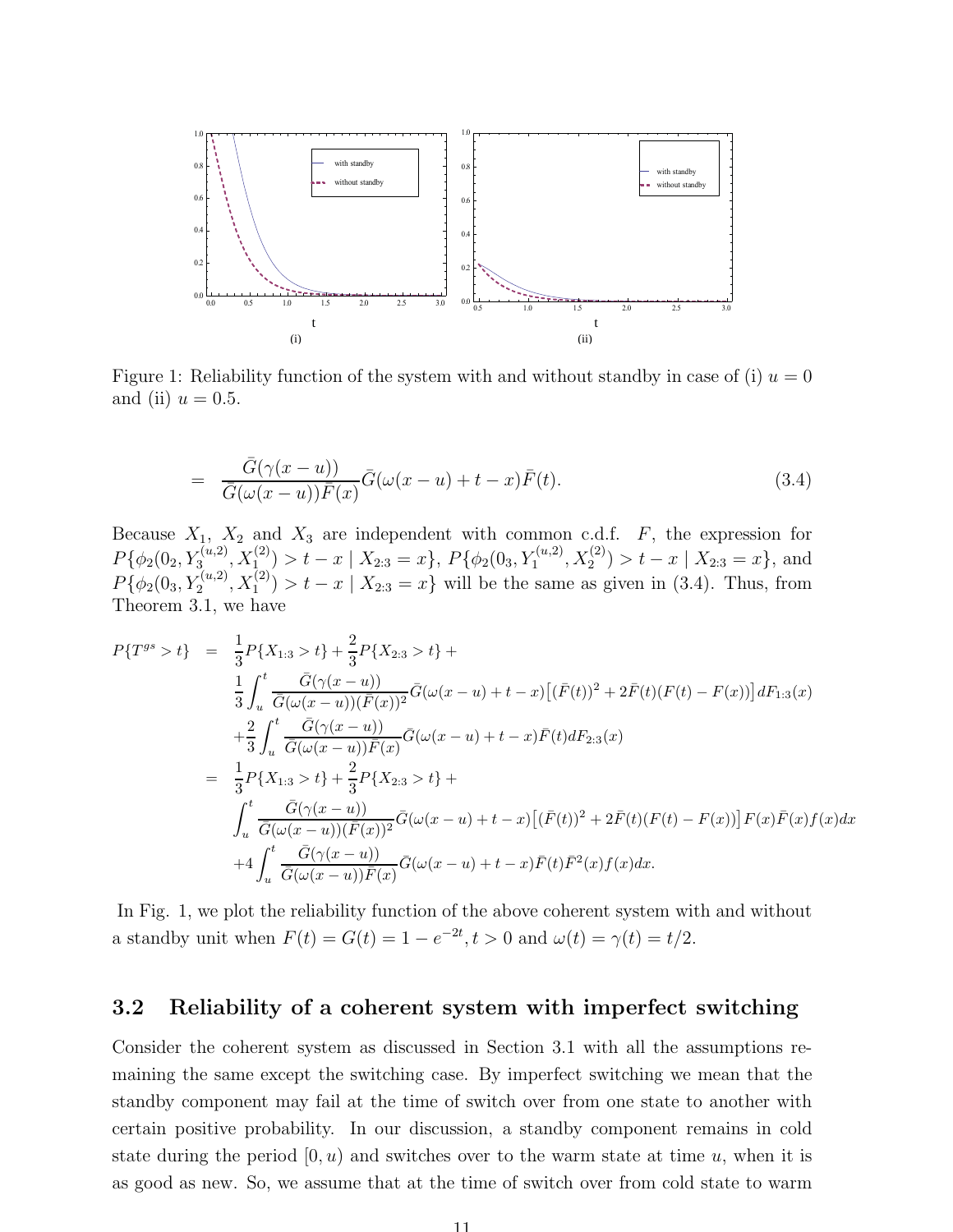state, the standby component does not fail whereas, at the time of switch over from warm state to active state it does not fail with pre-assigned probability  $p \in [0, 1]$ . If a standby component does not fail during switch over, this is known as perfect switching. We also assume that the change over from one state to another is instantaneous. Then the reliability of the system is given by the following theorem. The proof is similar to that of Theorem 3.1, and hence omitted.

**Theorem 3.3** Let  $p$  be the signature vector of a coherent system as mentioned above. If the probability of perfect switching from warm state to active state is p, then, for  $t > u$ ,

$$
P\{T^{gs} > t\} = \sum_{s=k_{\phi}}^{z_{\phi}+1} \left(p_s P\{X_{s:n} > t\} + p_s \sum_{c=1}^n P\{V_s = c\} \sum_{1 \le b_1 < \ldots < b_{s-1} \le n} P\{B_{s,c} = (b_1, \ldots, b_{s-1})\}
$$
\n
$$
\times p \int_u^t P\{\phi_s(0_{b_1}, 0_{b_2}, \ldots, 0_{b_{s-1}}, Y_c^{(u,s)}, X_{r_1}^{(s)}, X_{r_2}^{(s)}, \ldots, X_{r_{n-s}}^{(s)}) > t - x \mid X_{s:n} = x\} dF_{s:n}(x)\}.
$$

**Corollary 3.3** Putting  $p = 1$  in Theorem 3.3 we get Theorem 3.1.

Remark 3.3 Considering the same coherent system as in Example 3.1, with probability of perfect switching from warm state to active state as  $p$ , we have

$$
P\{T^{gs} > t\} = \frac{1}{3}P\{X_{1:3} > t\} + \frac{2}{3}P\{X_{2:3} > t\} + p \times
$$
  

$$
\left[\frac{1}{3} \int_{u}^{t} \frac{\bar{G}(\gamma(x - u))}{\bar{G}(\omega(x - u))(\bar{F}(x))^{2}} \bar{G}(\omega(x - u) + t - x)\right]
$$
  

$$
[(\bar{F}(t))^{2} + 2\bar{F}(t)(F(t) - F(x))]dF_{1:3}(x)
$$
  

$$
+\frac{2}{3} \int_{u}^{t} \frac{\bar{G}(\gamma(x - u))}{\bar{G}(\omega(x - u))\bar{F}(x)} \bar{G}(\omega(x - u) + t - x)\bar{F}(t) dF_{2:3}(x)\right]
$$

# 3.3 Reliability of a coherent system with Random warm up period

Consider the coherent system as discussed in Section 3.1 with all the assumptions remaining the same except that switching from cold state to warm state is not instantaneous and a random warm up period may be required for state change. Further we consider that warm up starts at a fixed  $u_1 \in [0, u]$  so that the distribution function H of the random warm up time has the support  $|u_1, u|$ . We assume that the warm up time is independent of the life of the standby component. Then the reliability of the system is given by the following theorem. The proof is similar to that of Theorem 3.1.

**Theorem 3.4** Let  $p$  be the signature vector of a coherent system as mentioned above.

19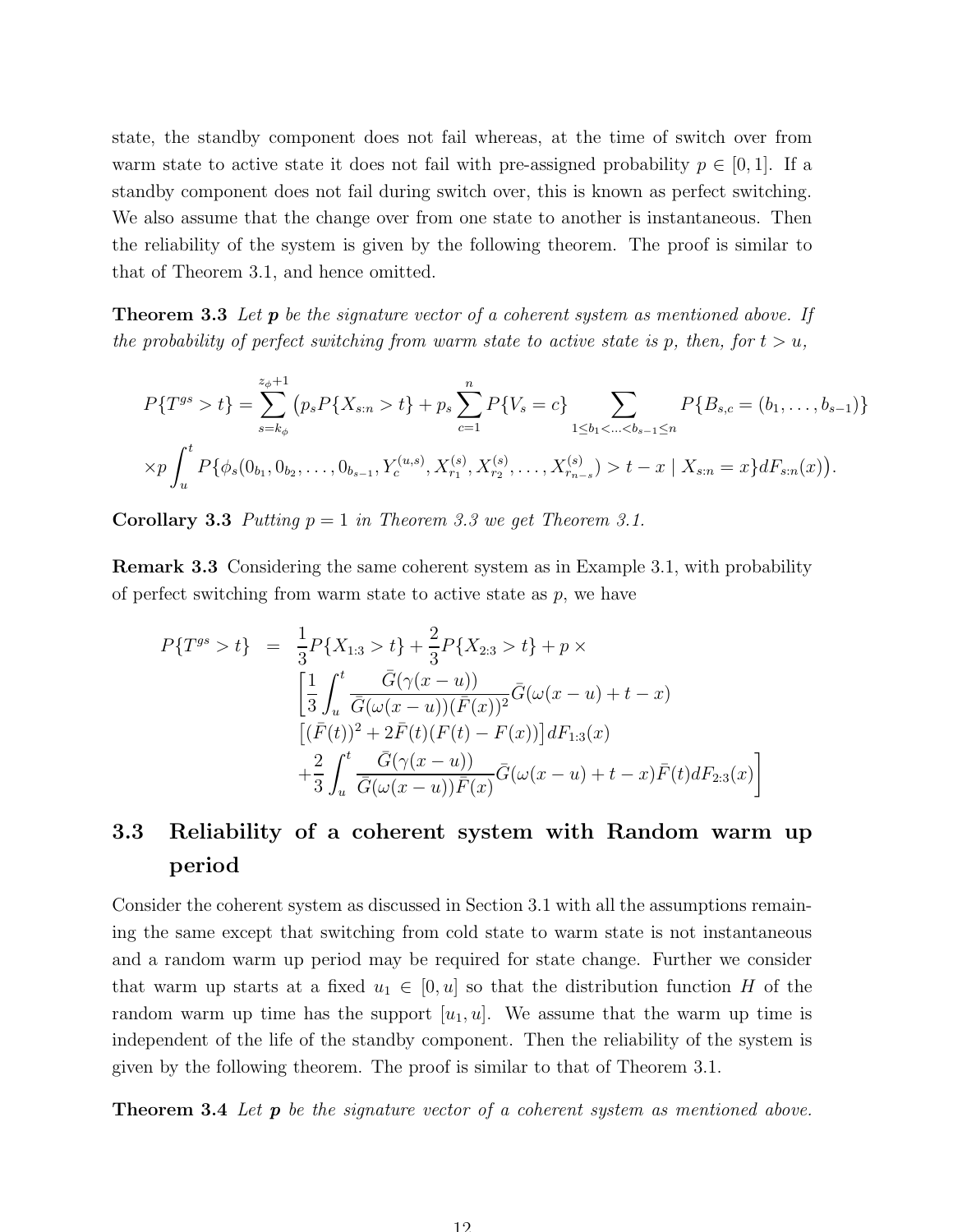Then, for  $t > u$ ,

$$
P\{T^{gs} > t\} = \sum_{s=k_{\phi}}^{z_{\phi}+1} \left( p_s P\{X_{s:n} > t\} + p_s \sum_{c=1}^{n} P\{V_s = c\} \sum_{1 \le b_1 < \dots < b_{s-1} \le n} P\{B_{s,c} = (b_1, \dots, b_{s-1})\} \times \int_u^t \int_{u_1}^u P\{\phi_s(0_{b_1}, 0_{b_2}, \dots, 0_{b_{s-1}}, Y_c^{(r, u_1, u, s)}, X_{r_1}^{(s)}, X_{r_2}^{(s)}, \dots, X_{r_{n-s}}^{(s)}) > t - x \mid X_{s:n} = x \} \, dH(r) dF_{s:n}(x) \big),
$$

where  $Y_c^{(r,u_1,u,s)}$  is same as  $Y_c^{(u,s)}$  with warm up time  $r \in [u_1, u]$ .

Corollary 3.4 If warm up time is a degenerate random variable degenerate at u, then Theorem 3.4 gives Theorem 3.1.

Remark 3.4 From Proposition 3.1 it can be seen that

$$
P\{\phi_s(0_{b_1}, 0_{b_2}, \dots, 0_{b_{s-1}}, Y_c^{(r, u_1, u, s)}, X_r^{(s)}, X_{r_2}^{(s)}, \dots, X_{r_{n-s}}^{(s)}) > t - x \mid X_{s:n} = x\}
$$
\n
$$
= \frac{\bar{G}(\gamma(x - u_1 - r))}{\bar{G}(\omega(x - u_1 - r))\bar{F}^{n-s}(x)} \int \cdots \int_{\phi_s(0_{b_1}, 0_{b_2}, \dots, 0_{b_{s-1}}, y + u_1 + r, x_{r_1}, x_{r_2}, \dots, x_{r_{n-s}}) > t - x} g(\omega(x - u_1 - r) + y + u_1 + r)
$$
\n
$$
\prod_{m=1}^{n-s} f(x_{r_m} + x) dx_{r_1} dx_{r_2} \dots dx_{r_{n-s}} dy
$$

Remark 3.5 Consider the same coherent system as in Example 3.1. Now if switching from cold state to warm state requires warm up time and  $H$  is the c.d.f. of warming up time, then we have

$$
P\{T^{gs} > t\} = \frac{1}{3}P\{X_{1:3} > t\} + \frac{2}{3}P\{X_{2:3} > t\} +
$$
  
\n
$$
\frac{1}{3} \int_{u}^{t} \int_{u_{1}}^{u} \frac{\bar{G}(\gamma(x - u_{1} - r))}{\bar{G}(\omega(x - u_{1} - r))(\bar{F}(x))^{2}} \bar{G}(\omega(x - u_{1} - r) + t - x)
$$
  
\n
$$
[(\bar{F}(t))^{2} + 2\bar{F}(t)(F(t) - F(x))]dH(r) dF_{1:3}(x) +
$$
  
\n
$$
\frac{2}{3} \int_{u}^{t} \int_{u_{1}}^{u} \frac{\bar{G}(\gamma(x - u_{1} - r))}{\bar{G}(\omega(x - u_{1} - r))\bar{F}(x)} \bar{G}(\omega(x - u_{1} - r) + t - x)\bar{F}(t) dH(r) dF_{2:3}(x).
$$

# 4 Conclusion

Although the coherent system with a cold or a hot standby component has been studied in the literature, to the best of our knowledge, the coherent system with general standby component has not been investigated. In this paper, we study the reliability of a coherent system equipped with a general standby component. From practical experience, sometimes we get a system, which tells that at least for some initial period of time, say  $u$ , the system will never fail. Keeping this in mind, we allow the standby component to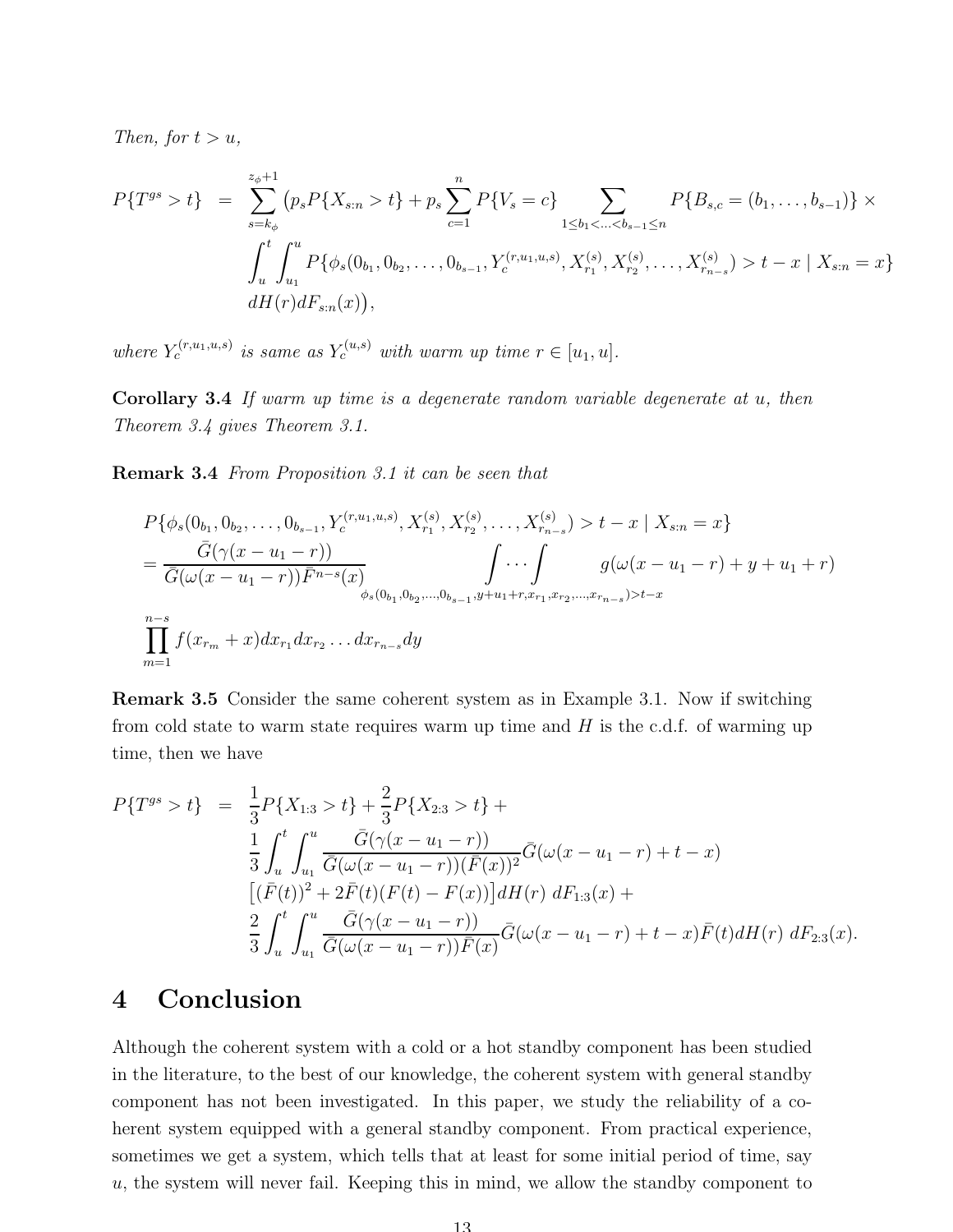be in cold state initially for a period  $[0, u]$ , where u is fixed and it switches over to the warm state at time  $u$ . Because at time  $u$ , the standby component is as good as new, it is logical to assume that at the time of switch over from cold state to warm state it does not fail. We also consider the case where the standby component may fail at the time of switch over from warm state to active state (at the failure of a component which makes the system to fail). This is called imperfect switch over. In both the cases we get the explicit expression for the reliability of the system. Since the results in this paper are more general, the mathematical expressions look complicated. We have given one example to demonstrate how one can calculate the reliability of the system in practice. This will surely help people to use the results in practice.

Further, in some cases, the standby component may require some warm up period before switching over from the cold state to the warm state so that once the system fails due to failure of a particular component the standby component may replace the failed component in order to keep the system functioning. This warm up period may not be known in general. Also the warming up time will vary depending on the nature of the standby components. To handle this case, we assume that the warm up time is a random variable having distribution function H with support  $[u_1, u]$ ,  $0 \le u_1 \le u$ .

It is to be noted that from our general results, the results related to a  $k$ -out-of-n system and the results related to cold standby and hot standby available in the literature are obtained as particular cases.

#### Acknowledgements:

The authors are thankful to the reviewers and Prof. D. Paindaveine, the Co-Editorin-Chief for their valuable comments and suggestions leading to an improved version of the paper. The support received from IISER Kolkata to carry out this research work is gratefully acknowledged by Pradip Kundu. Nil Kamal Hazra sincerely acknowledges the finencial support from the University of the Free State, South Africa. The financial support from NBHM, Govt. of India (vide Ref. No. 2/48(25)/2014/NBHM(R.P.)/R&D II/1393 dt. Feb. 3, 2015) is duly acknowledged by Asok K. Nanda.

### References

- [1] J.H. Cha, J. Mi, W.Y. Yun, Modelling a general standby system and evaluation of its performance, Applied Stochastic Models in Business and Industry, 24 (2008) 159-169.
- [2] S. Eryilmaz, A study on reliability of coherent systems equipped with a cold standby component, Metrika 77 (2014) 349-359.